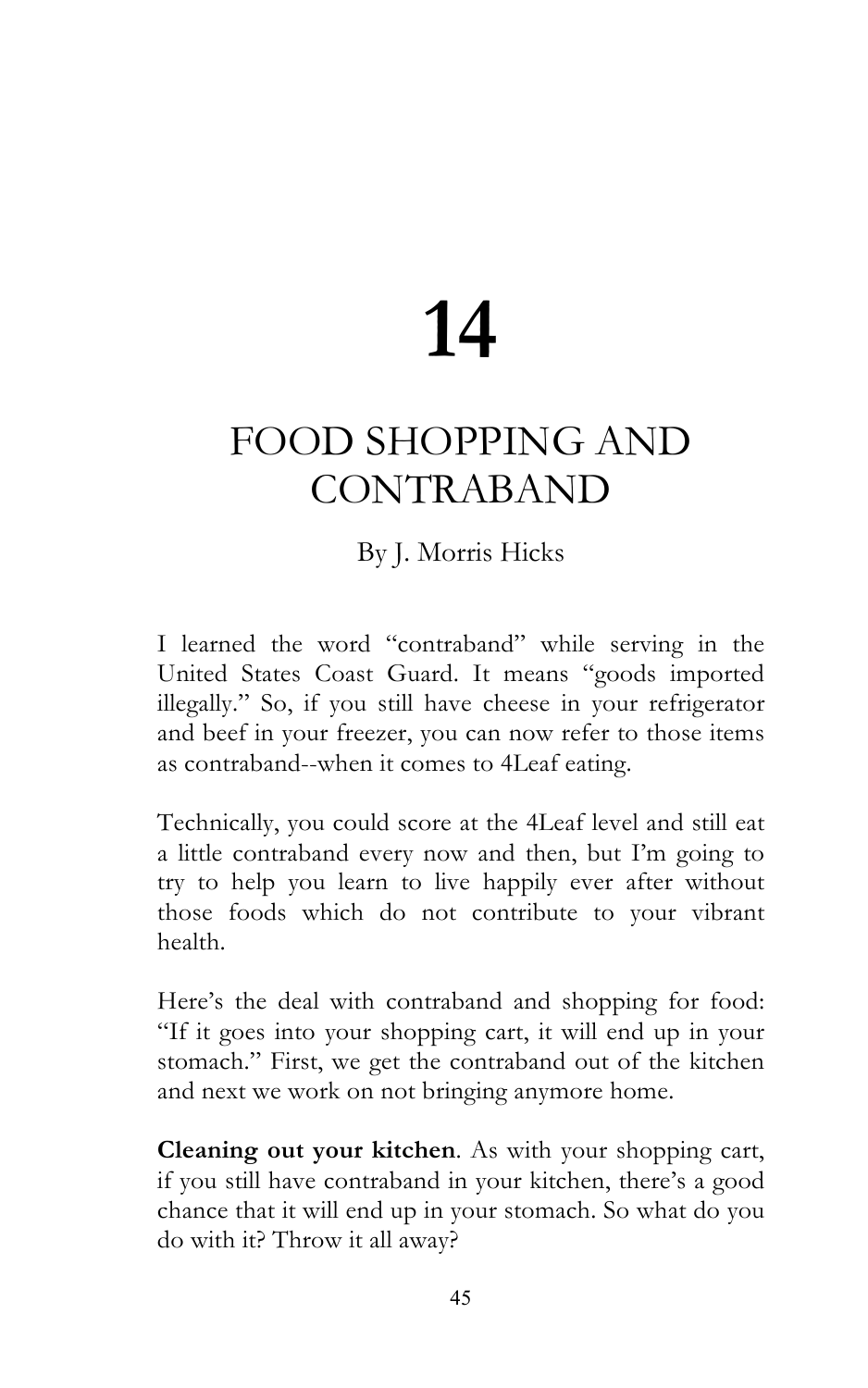No, but don't put it in your basement either. That would be a signal to your brain that this is a temporary way of eating. Not good to play tricks on your brain; rather, you want to do everything you can to maximize your chances for success by getting your subconscious brain acclimated to the 4Leaf mentality.

So what do you do with all that cheese, milk, yogurt, ice cream, canned meats, frozen meals with meat and dairy, frozen burgers, chicken, etc.? I recommend that you package them all up and give them away to charity, a neighbor, a friend or a family member.

My son Jason disagreed, saying that it would be unethical to give away food that you might now consider to be a form of poison. But, for me, I hate to see waste of any kind, and throwing away food that the majority of people think of as wholesome, is a huge waste.

Think of it this way. Whether you donate your meat and dairy products or not, the recipients will likely continue to eat them for a very long time. Or at least until they see your *before and after* pictures. By donating that food, you're just making sure that fewer animals have to suffer and die, in order to replace the edible food that you trashed.

**Shopping for Groceries**. The first thing you need to do is make a list of all the items that you will need to prepare the routine meals that you plan to eat at home. You should always have a list.

Another tip is to get most of your food from the fresh produce section and the section that has dried grains and legumes. While in those areas, you will not find a "Nutrition Facts" panel on most of the products. It's not needed for fresh whole plants, but is required for all packaged foods.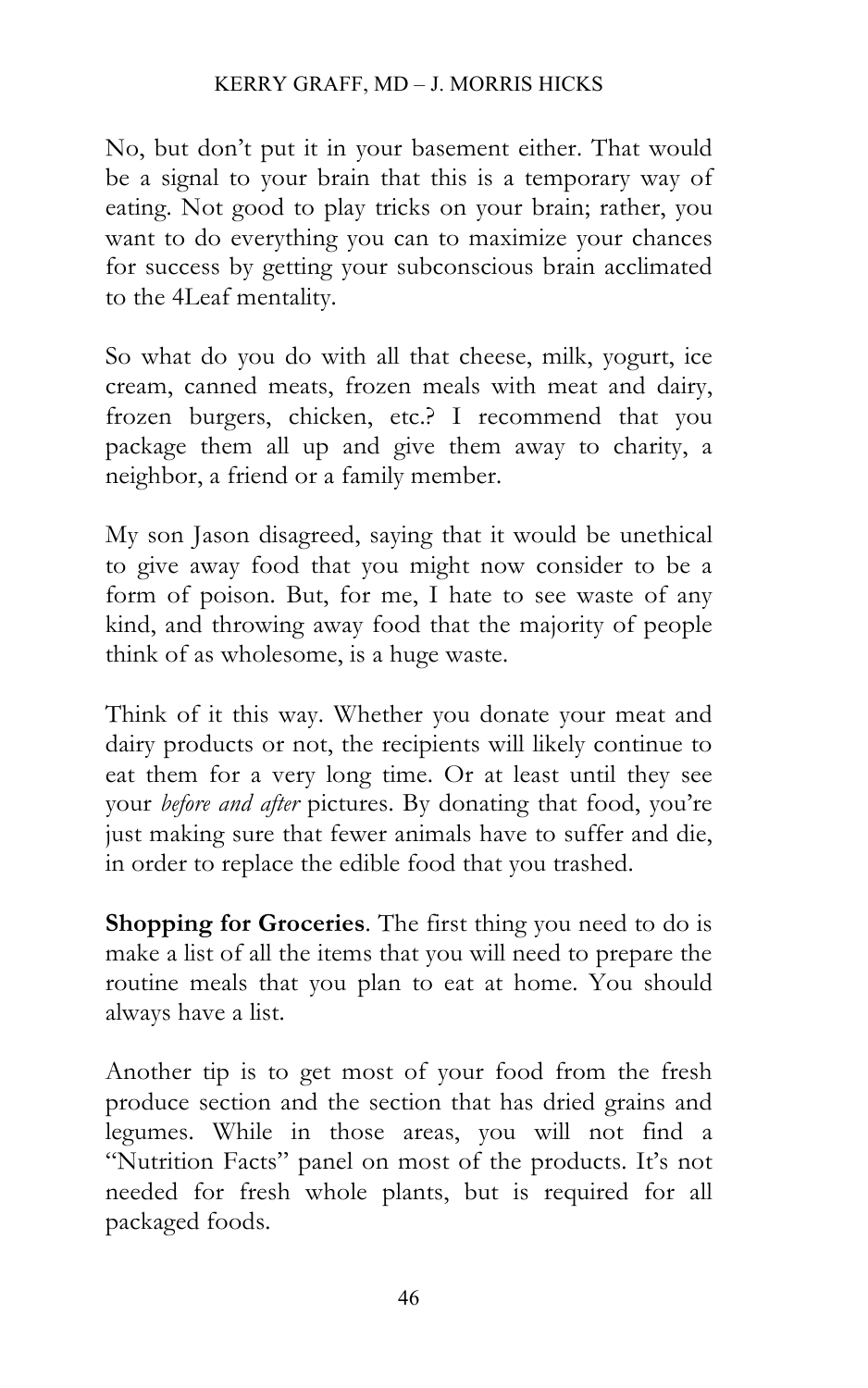When buying processed food in a package, find the Nutrition Facts panel, which is usually on the back or the side of the package. Let's look at five things on this panel: Calories from Fat, Cholesterol, Sodium, Fiber and Sugars. Everything else is pretty much worthless.

|                                                                                                                                           | Servings Per Container 2 |                       |                  |
|-------------------------------------------------------------------------------------------------------------------------------------------|--------------------------|-----------------------|------------------|
|                                                                                                                                           |                          |                       |                  |
| <b>Amount Per Serving</b>                                                                                                                 |                          |                       |                  |
| <b>Calories 250</b>                                                                                                                       |                          | Calories from Fat 110 |                  |
|                                                                                                                                           |                          | % Daily Value*        |                  |
| Total Fat 12g                                                                                                                             |                          |                       | 18%              |
| Saturated Fat 3g                                                                                                                          |                          |                       | 15%              |
| <i>Trans</i> Fat 3g                                                                                                                       |                          |                       |                  |
| Cholesterol 30mg                                                                                                                          |                          |                       | 10%              |
| Sodium 470mg                                                                                                                              |                          |                       | 20%              |
| Total Carbohydrate 31g                                                                                                                    |                          |                       | 10%              |
| Dietary Fiber 0g                                                                                                                          |                          |                       | 0%               |
| Sugars 5g                                                                                                                                 |                          |                       |                  |
| Protein 5g                                                                                                                                |                          |                       |                  |
|                                                                                                                                           |                          |                       |                  |
| Vitamin A                                                                                                                                 |                          |                       | 4%               |
| Vitamin C                                                                                                                                 |                          |                       | 2%               |
| Calcium                                                                                                                                   |                          |                       | 20%              |
| Iron                                                                                                                                      |                          |                       | 4%               |
| * Percent Daily Values are based on a 2,000 calorie diet.<br>Your Daily Values may be higher or lower depending on<br>your calorie needs. |                          |                       |                  |
|                                                                                                                                           | Calones:<br>Less than    | 2.000                 | 2,500            |
|                                                                                                                                           |                          | 65a                   | 80a              |
| Sat Fat                                                                                                                                   |                          |                       |                  |
|                                                                                                                                           | Less than<br>Less than   | 20 <sub>0</sub>       | 25 <sub>0</sub>  |
| Sodium                                                                                                                                    | Less than                | 300mg<br>2.400mg      | 300mg<br>2.400mg |
| Total Fat<br>Cholesterol<br>Total Carbohydrate                                                                                            |                          | 300g                  | 375a             |

**1. Calories from Fat.** To compute the percentage fat, divide "Calories from fat" by total "Calories" per serving. Use your smartphone calculator if you must, but you can usually eyeball it and tell if the product is more than 20% fat. You can easily see that this product is over 40% fat  $(110/250 = 44\%$  to be precise). Don't buy it.

**2. Cholesterol.** If it has some in it, that means it contains animal products. This one has 30 mg/serving. Don't buy this product.